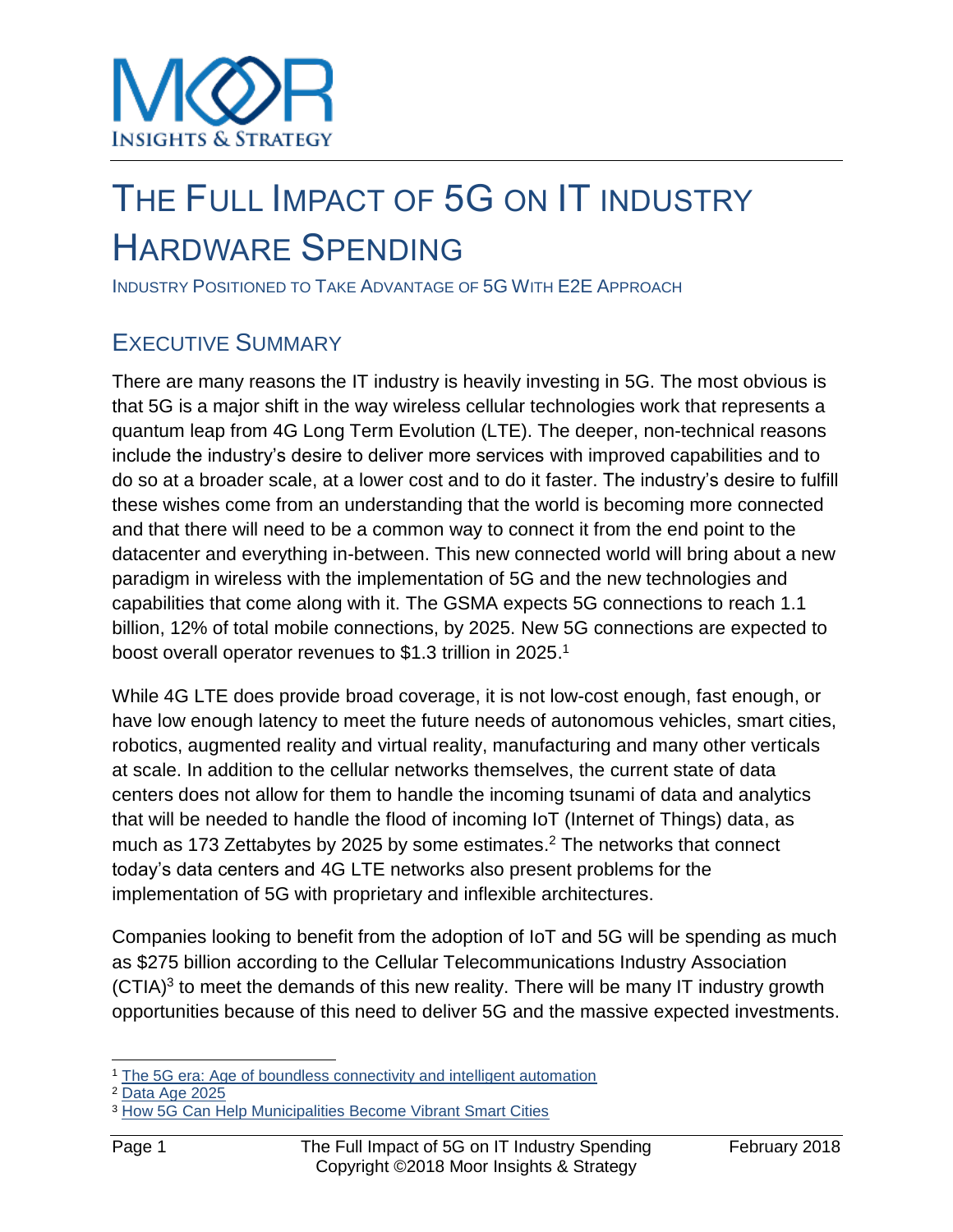# **INSIGHTS & STRATEGY**

These new opportunities will span beyond endpoints and the modems inside of them and into new infrastructure that will be necessary and drive new spending to meet the demands of 5G. Moor Insights & Strategy believes the 5G infrastructure opportunity is huge and in many ways undercounted − by 2025, MI&S believes the combination of data center, edge compute, network transformation activities, modems and IP, driven by 5G, will total \$326B, growing cumulatively \$1,197B from 2017, not including handsets. Some companies will be better positioned than others to take advantage of the major investments that will come with the transition to 5G than others.

## CURRENT TECHNOLOGY AND LIMITATIONS

## **Data Center**

Even today's data centers, with their data oceans and lakes, cannot handle the influx of all this new data that will feed into them through all these new 5G-enabled use cases. Current data centers also cannot turn that data into immediate, actionable insights quickly enough. To fully support IoT enabled by 5G, more of the processing and storage needs to reside at the edge.

Edge computing is the idea of bringing servers and data processing as close to the edge of the operator's network and as close physically to the devices that are using the network. Edge computing usually sits at or near the cellular tower and is generally lower power than regular servers in the datacenter. Datacenter 5G compute will also likely need to have specialized AI (Artificial Intelligence) processing capabilities to increase the efficiency of the machine learning required to churn through the data. That storage will need to be fast enough to align with the need for responsiveness as well as be large enough to handle the influx of massive data. Networks must be intelligent, flexible and software-defined to enable quick and secure data inflow and outflows and to support quick enablement of new applications.

## **Core Network (EPC) and RAN**

The current core network, the wired networks today's cellular operators' wireless networks are built on top of, is even more inflexible and hard-coded than the enterprise network of today. Current core network architectures need to change to be able to adjust to the multi-layer slices and quality of service (QoS) nature of 5G networks. 5G requires different speeds and qualities of service, and the only way to do that is to virtualize the network and add intelligence to it. The radio access network (RAN) must evolve, too, as it must be as flexible and software-defined as the core.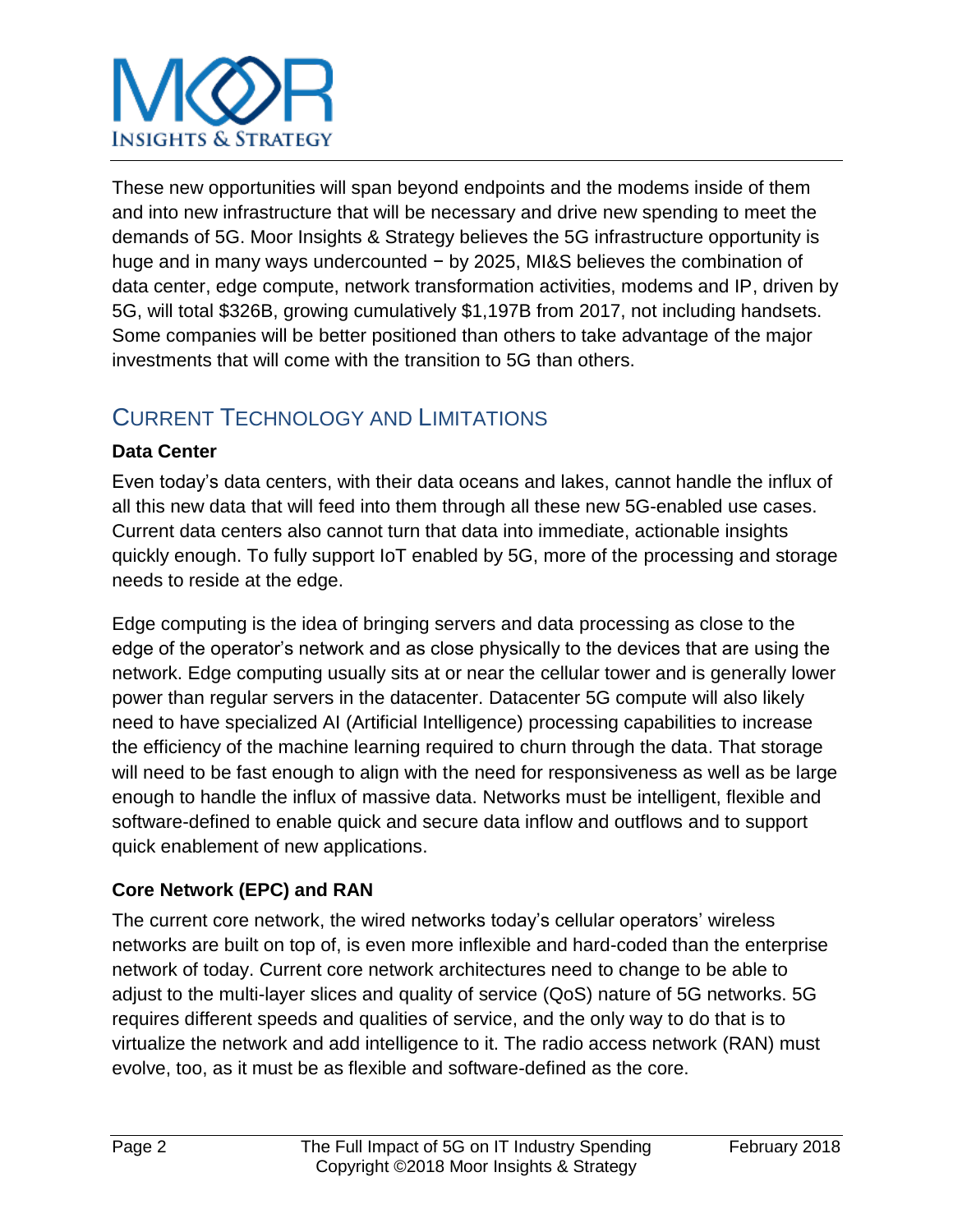

### **End points**

Most IoT endpoints with wireless wide area network (WAN) are 3G with some being 4G LTE and no unified network or experience between any of it. This has caused many IoT deployments to mostly be proof of concept deployments until 5G rolls around. Most "brownfield" IoT capable "networks" are analog and if digital, are proprietary. Brownfield endpoints will need to convert analog or proprietary digital interfaces to industry standard and secure interfaces to fully integrate into future IoT deployments. Other issues with older IoT deployments are security. If that end point cannot update its firmware to deal with the ever-increasing security risks, those should be deemed unsafe and need replaced or blocked off from any network.

## *WHAT IS 5G?*

5G completely changes the way a wireless cellular network works and promises to deliver the network that satisfies the needs of our globally connected world. 5G is a sea change from today's 4G LTE networks, unlike the upgrade 4G LTE was to the 3G networks of the early 2000's. 5G today is represented by a couple of pre-3<sup>rd</sup> Generation Partnership Project (3GPP) 5G New Radio (5G NR) technologies that deliver mmWave (ultra-short-wave radio signal, 24GHz+) signal that is used for fixed wireless deployments which will start to deploy in 2018 with trials this year. The rest of currently planned 5G networks will begin to launch in 2019 and 2020 with the rest launching later. In total, there are 22 operators in 16 countries currently committed to deploying 5G according to the Global Mobile Suppliers Association (GSA). <sup>4</sup> Soon, 5G will operate in the mmWave spectrum as well as a current mid-band spectrum where most cellular networks operate today as well as low-band spectrum for IoT. This is partly what gives 5G the ability to address so many different challenges simultaneously.

The 5G NR specification is the global specification for 5G set up by the 3GPP industry partnership. 5G NR is the specification by which devices, cellular networks, and data centers will be designed to deliver the different use cases of 5G and interoperate. There are a few features within the 5G NR specification that enable these new capabilities to cellular networks to empower new use cases. These include a new air interface that replaces the current air interface used in 4G LTE as well as new Core Network and RAN that power the new air interface and the devices that connect to it.

l <sup>4</sup> [Evolution from LTE to 5G July 2017 Update](https://gsacom.com/paper/evolution-lte-5g-july-2017-update/)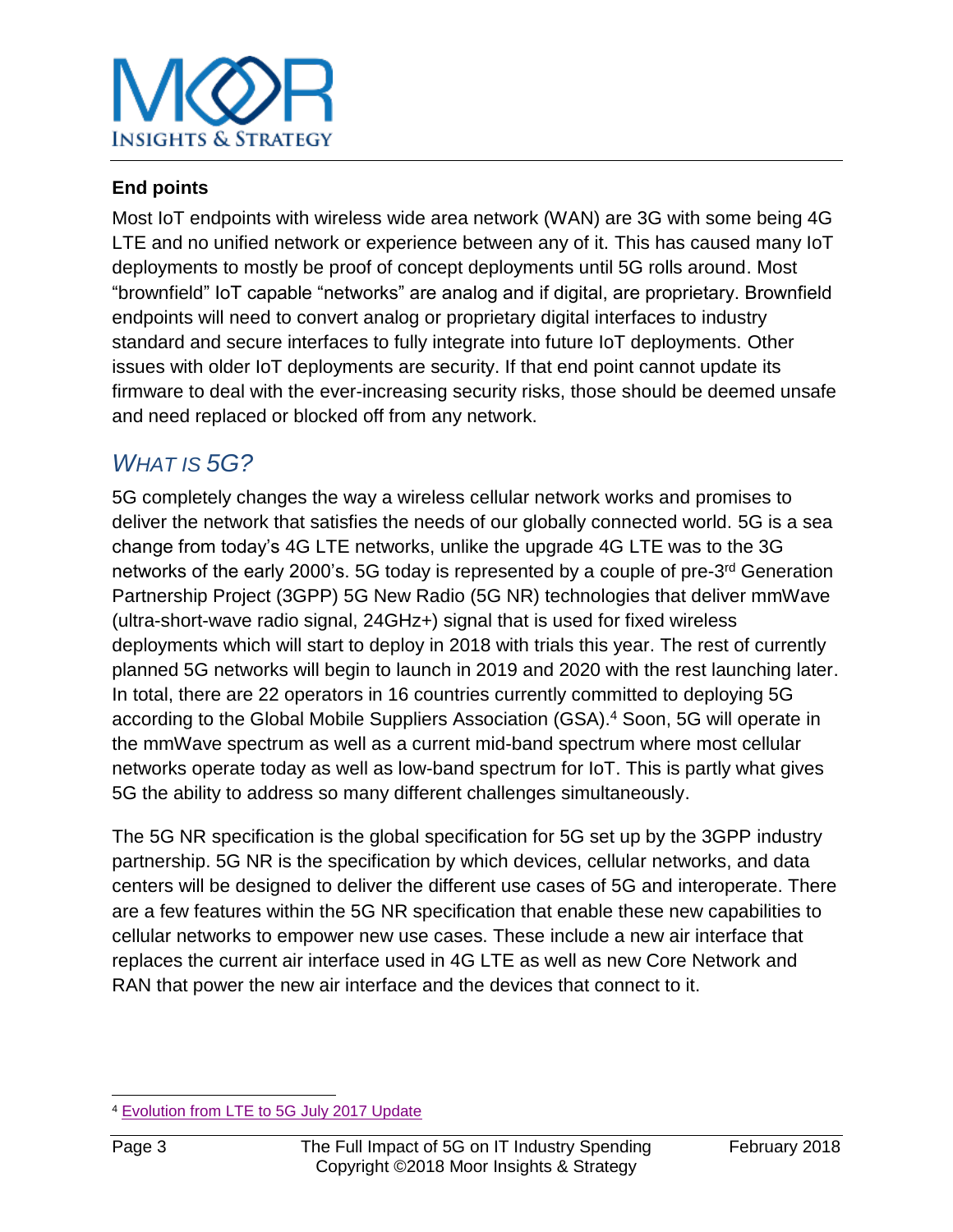

## **New Air Interface Enables New Cellular Capabilities**

5G NR's new unified air interface allows for the low-latency efficient multiplexing of 5G services thanks to the flexible framework established by 5G NR that allows different types of radio and services to coexist in the same space. This means having enhanced mobile broadband, mission-critical services and massive IoT all on the same network.

Enhanced Mobile Broadband (EMBB) is the utilization of mmWave or existing cellular networks in combination with the 5G New Radio technology to deliver a faster and lower latency connection to mobile devices. This application of 5G NR is the one with which most people are familiar and appears as a speed upgrade to today's existing cellular networks and devices.

Mission critical services are the types of services that are essential to the operation of the device and cannot be interrupted by a loss of connection. This kind of critical connectivity will be enabled by the low-latency capabilities of 5G as well as the ability to control the QoS between different classes of devices and create service layers. Because of these new service layers, drones, robotics, and other remote operations can be prioritized over less critical network traffic like standard internet traffic and text messaging.

Massive IoT is the ability to support massive city-wide and nation-wide IoT deployments across a single network that communicates with EMBB and mission-critical devices as well as the core network and data center to provide analytics. Having IoT running on 5G networks rather than proprietary radio networks will provide broader scalability and accessibility while still staying within reasonable costs.

The scalability and flexibility of 5G NR are what help to deliver the capabilities of a nextgeneration cellular network, and a lot of that is enabled by the new core network and RAN.

#### **New Core Network and RAN Enable New Air Interface Capabilities**

There are many new capabilities of the new unified air interface in 5G, and a lot of those capabilities are tied to the ability to do network slicing between different service layers. To do network slicing and create different service layers, you need to have a more flexible and adaptive network. Such needs translate to a complete network transformation, or virtualizing the entire network itself including the network functions and software-defined networking that can adapt to the constantly shifting demands of the network. Ericsson and SK Telecom performed a successful demonstration of 5G network slicing back in 2015 to prepare for this need. The companies created virtual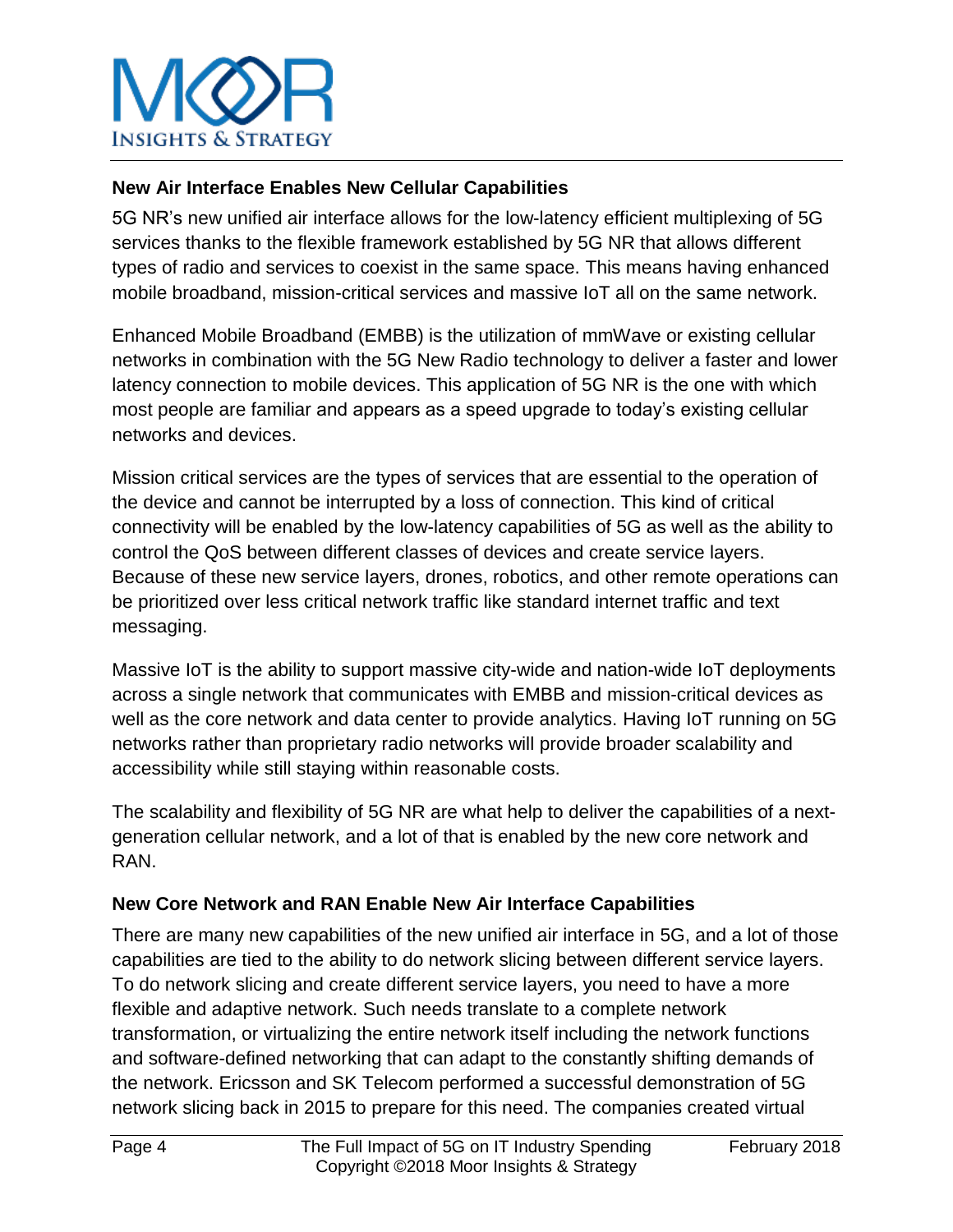

network slices optimized for "super multi-view, augmented reality/virtual reality, massive IoT and enterprise solutions." 5

One of the big reasons that so many industries are excited for 5G is the ability to deliver low latency connectivity thanks to the 5G NR specification and the new subframe. However, for low latency communications to stay low latency, both ends need to communicate in low latency. This means that the topography of cellular networks will have to change, and they will become denser. Part of this increased density will be driven by the fact that mmWave radio does not penetrate or propagate as far as midband or low-band frequency radio waves. Because the network will be denser and needs to be lower latency to keep up with the low latency devices and services, the core network will need to move closer to the edge with edge computing to quickly process data and send it.

With 5G's ability to slice the network, provide lower latency and create different layers of service, new types of services will arise that utilize these network capabilities. This would allow operators to lease out *parts* of their network for special events or customers to provide a *certain* type of service with a specific type of service layer, coverage area, and speeds. Additionally, 5G will enable numerous IoT services that will run the IoT devices on the 5G network and will continue to drive continued core network usage. Ultimately, the use cases for 5G will be what will drive current infrastructure network investment as well as future investments as the networks roll out and begin to reach scale and new services arise. Trials are underway with operators like SK Telecom and equipment maker Samsung already testing a complete 5G End-to-End connection with speeds of over 1 Gbps and latency of only 1.2 ms.<sup>6</sup>

## **The End to End Captures the Most of 5G's benefits**

Companies like Huawei, Intel and Samsung are approaching 5G from an end-to-end position, spanning nearly all the company's businesses from cloud data center, core network, access network and wireless technology to smart devices. Coincidentally, these areas are all impacted by 5G. This strategy allows the companies to potentially benefit the most among the semiconductor vendors when it comes to a transition to 5G. Huawei, Intel and Samsung have all the components one would need to serve 5G endto-end with high-performance datacenter offerings, low-power datacenter and edge server offerings, network accelerators, machine learning processors, high-speed and mid-speed storage, modems and radio frequency (RF). These companies with an end-

<sup>5</sup> [Ericsson and SK Telecom demonstrate 5G network slicing technology](https://www.ericsson.com/en/news/2015/10/ericsson-and-sk-telecom-demonstrate-5g-network-slicing-technology)

<sup>6</sup> [SK Telecom and Samsung Complete 5G End-to-End Network Trial Based on 3.5 GHz 5G NR Tech…](https://news.samsung.com/global/sk-telecom-and-samsung-complete-5g-end-to-end-network-trial-based-on-3-5ghz-5g-new-radio-nr-technologies)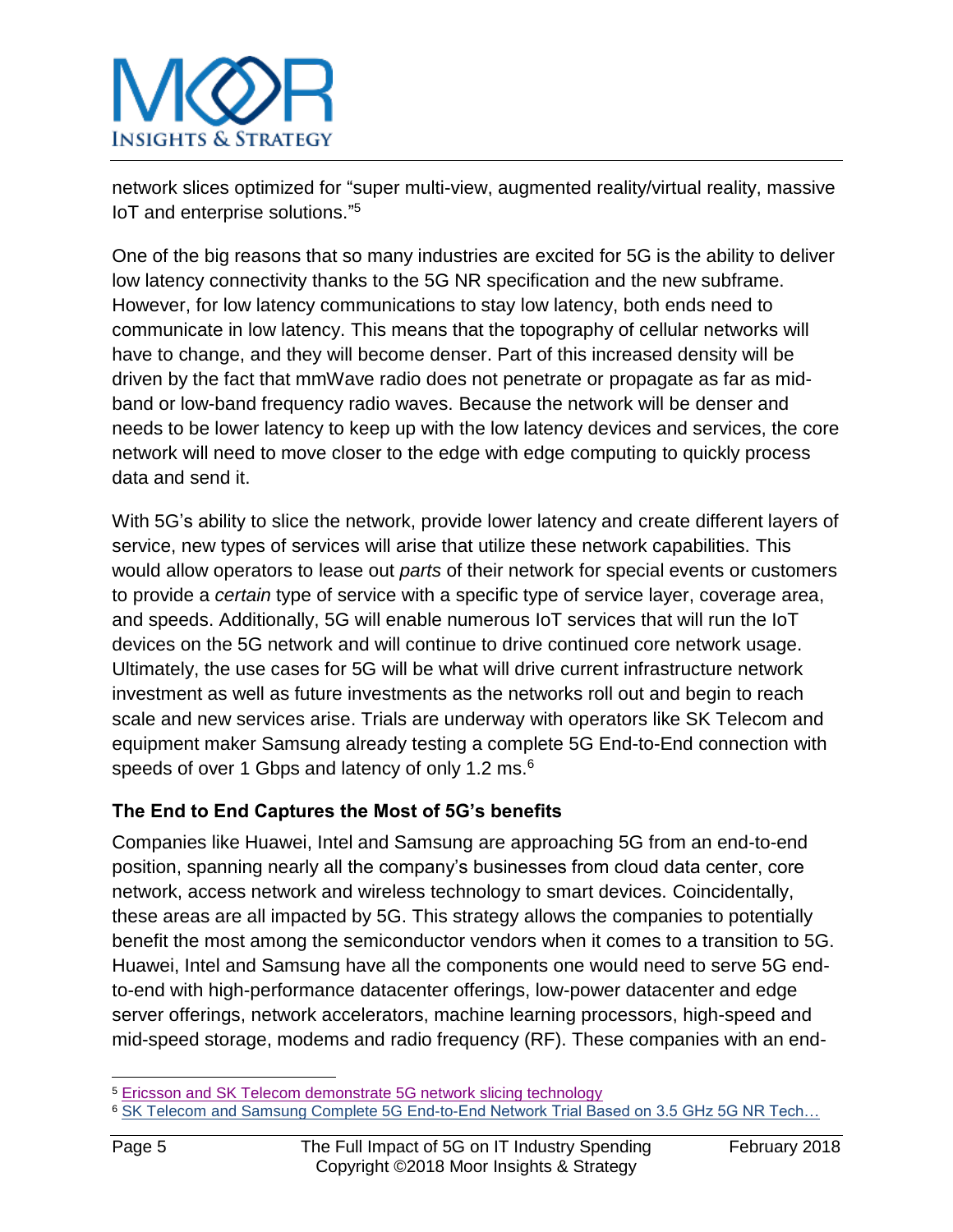

to-end approach can address the major areas of 5G in a meaningful manner with many products for their infrastructure customers.

## *5G USE CASES*

## **EMBB – Enhanced Mobile Broadband**

One of the most immediate 5G applications is EMBB. This translates to taking the mobile broadband of today's 3G and 4G and supercharging it with mmWave spectrum and other available spectrum. This means using it for indoor and outdoor wireless broadband, replacing existing cellular networks with higher bandwidth, denser cellular networks. Longer term, EMBB will also be available in the existing bands of cellular spectrum utilized for 4G LTE, but re-farming takes time, and licensed spectrum is still relatively scarce in those bands. This will translate to faster connections for smartphones, tablets and other mobile broadband-enabled devices available today.

In addition to having faster mobile devices, fixed wireless broadband is another application for EMBB as a cable replacement opportunity that still delivers gigabit bandwidth to homes. One of the biggest barriers to the deployment of fiber in larger countries like the United States has been the last hop from the node to the household, and fixed wireless broadband offers an opportunity for operators to offer gigabit speeds without a physical connection.

Utilizing EMBB enables improved, immersive experiences like augmented reality (AR) and virtual reality (VR) through faster download speeds, improved latency, and more consistent high-speed connections. Companies like NextVR who deliver live VR content have stated that they need consistent 100 Mbps download speeds to deliver a high enough resolution to make 360 VR viewing look as good as users expect. Additionally, AR will need to download, and stream holograms in real-time which right now are in the hundreds of megabytes each. Simultaneously to using AR and VR, some operators are already testing the possibility of delivering real-time 4K broadcast over EMBB because it would lend well to 5G's low latency and high bandwidth.<sup>7</sup> This could be beamed not only to mobile consumers on their smartphones but also into their homes. Fiber to the home or business could be a thing of the past.

Remote cloud rendering is another possible application of 5G through EMBB by utilizing the low latency internet connection afforded by 5G to allow for high frame rate

l <sup>7</sup> [5G use cases demonstrated by SoftBank and Huawei](https://www.itwire.com/telecoms-and-nbn/79837-5g-use-cases-demonstrated-by-softbank-and-huawei.html)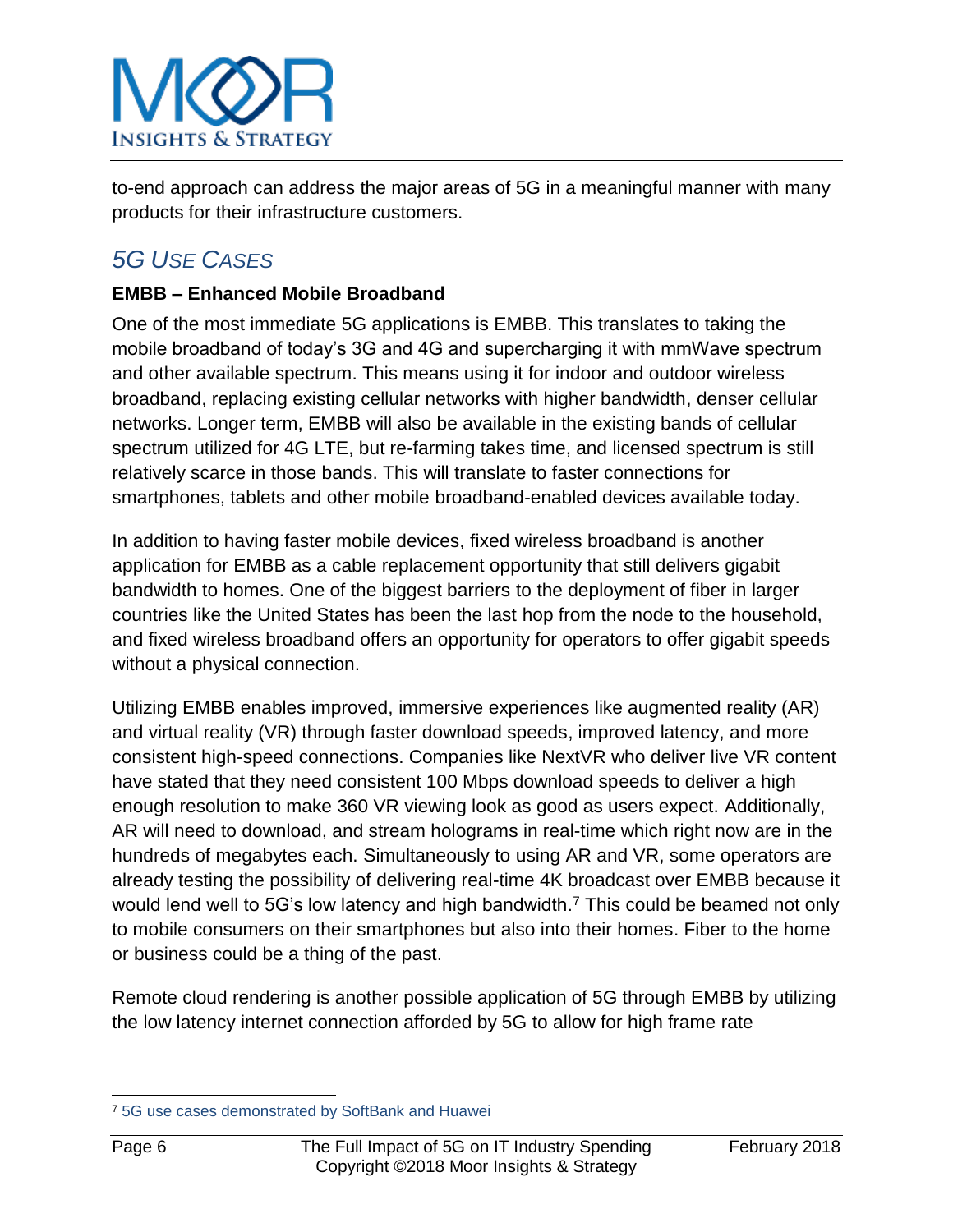

streaming of applications. These applications include remote desktop, gaming, and professional visualization, all of which benefit from a faster, lower latency connection.

## **Mission Critical Services**

5G enables mission-critical services through its different service layers and low latency capabilities. The ability to have mission-critical services that are prioritized with QoS and network slicing for things like smart grid and drones allows the devices to operate on the same 5G network as smartphones and fixed wireless broadband connections. These drones could easily be used for security, validation or mapping since they are now connected to the network directly and analytics can be done in real time.

Robotics and automation is another promising area for 5G mission-critical services because of their dependence on a reliable, low-latency connection. Applications like remote mining, logging, and other energy or resource gathering can be done out of harm's way thanks to 5G mission-critical services. This could reduce the cost of performing these functions because people are not at direct risk and the cost of insurance and injuries and health problems can be lowered. Robots can also work 24x7 in inclement weather. Autonomous factories could also benefit from 5G mission-critical services because machines and factories could be connected directly to one another and the potential logistical issues can be identified and resolved more quickly. As robots become smarter and more intelligent, updating their AI (artificial intelligence) frameworks will be important, and 5G will be one of the best ways to accomplish that.

Healthcare and telemedicine could also benefit from 5G mission-critical services. While this may seem like a basic IoT service, when it comes to medical devices, there is an absolute mission-critical nature to healthcare. Because of that, things like remote patient monitoring with 5G offer an opportunity for hospitals and doctors to lower healthcare costs and improve care. There are also opportunities for telemedicine including remote surgery using robotics and a 5G connection where a surgeon can perform a surgery from anywhere if the patient is too far away.

Autonomous vehicles will also benefit greatly from the 5G mission critical layers, especially those that are used for public transportation. Having mass transit utilize autonomous vehicles is another way to reduce pollution and improve traffic in densely populated metropolitan areas. These will operate in conjunction with personal transportation where autonomous vehicles sync with one another through technologies like Vehicle to Vehicle, or Vehicle to Infrastructure (V2X) that allow vehicles to be aware of each other and other connected devices. Through being connected, 5G autonomous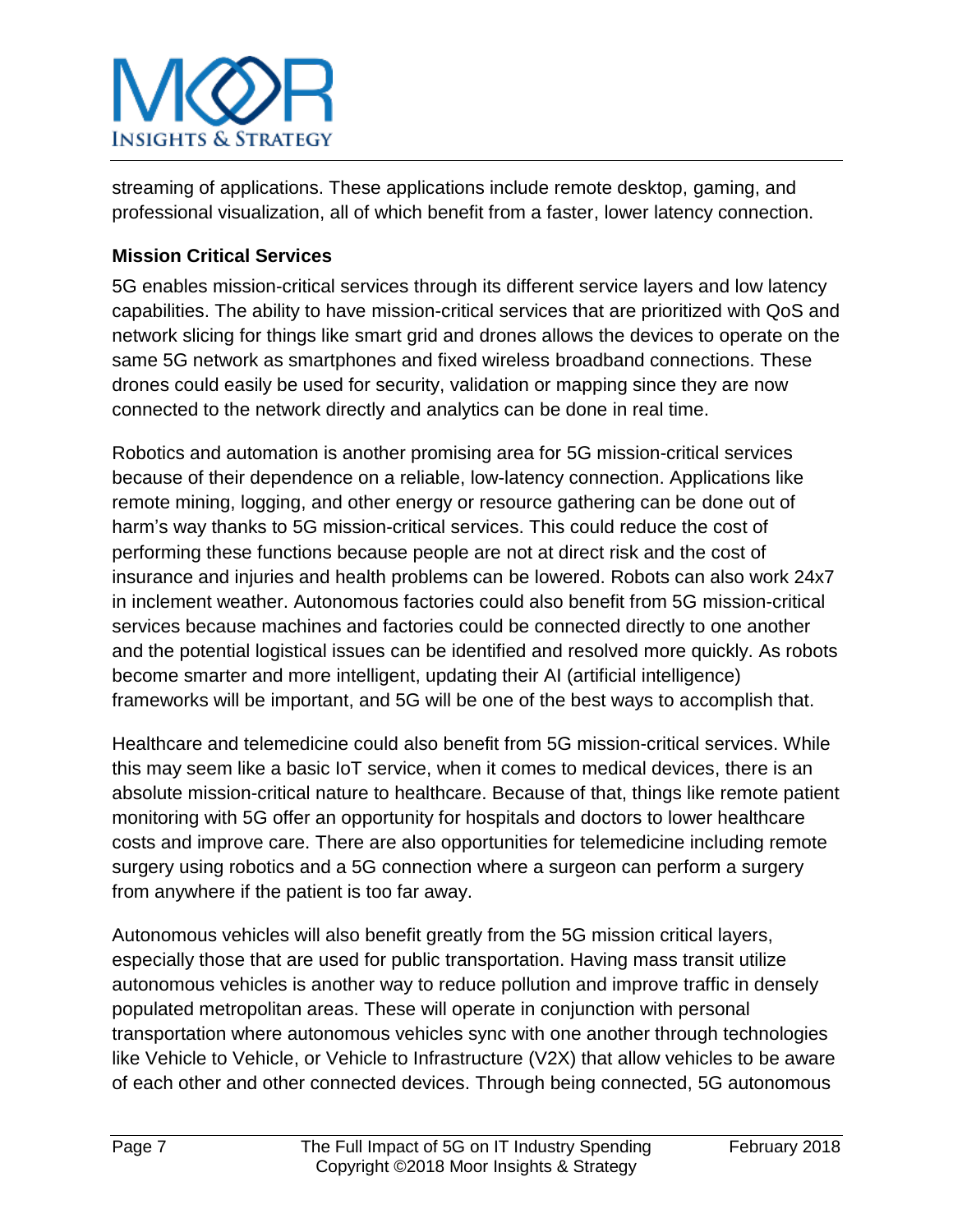

vehicles can gather and download up to date road telemetry that can be used to improve autonomous vehicle performance and safety while reducing traffic as well.

### **Massive IoT**

Massive IoT takes the idea of today's IoT deployments and looks at deploying them broadly all at once and across the same network in an even larger area. This means deploying on a single nation-wide carrier that gives you connectivity for your IoT devices and sensors as well as your other devices simultaneously. One of the most talked about applications of 5G for massive IoT is smart cities, connecting a city's different infrastructure together to make it more intelligent and manageable. The CTIA estimates that 5G Smart City solutions could produce upwards of \$160 billion in benefits and savings.<sup>8</sup> One immediately obvious application is to use it for city-wide surveillance to help with crime prevention and investigations.

Smart homes are a microcosm of smart city applications for 5G, but when you replicate a smart home deployment many hundreds of thousands of times, you need a 5G network support them all. A 5G network would allow for these homes to be connected simultaneously and to be served by their service provider without needing to connect to unreliable Wi-Fi or Bluetooth.

Asset tracking and agriculture are also great applications of 5G for massive IoT because 5G could provide up to the second and foot location of different assets. For agriculture, that would obviously be knowing where cattle are and how different crops are doing, and for logistics, it could be locating individual palettes or entire containers. It is possible that if the cost of sensors and connectivity gets low enough, we could have individual asset tracking for logistics purposes as well.

## *5G INVESTMENT & SPENDING INCREASES*

Operators are investing in 5G networks because many of them in developed markets have already mostly reached market saturation with a number of possible phone customers. 5G enables an entirely new business model outside of being just another dumb pipe and allows operators to offer more services and to more customers and to more endpoints than ever before. 5G is expected to start to launch globally in 2019 with the addition of non-standalone (NSA) 5G NR to the 3GPP specification which was agreed-to earlier this year, accelerating from 2020. However, fully 5G NR compliant deployments (standalone 5G NR) will still likely not happen until 2020 and non-

<sup>8</sup> Smart Cities – [How 5G Can Help Municipalities Become Vibrant Smart Cities](https://www.ctia.org/docs/default-source/default-document-library/how-5g-can-help-municipalities-become-vibrant-smart-cities-accenture.pdf)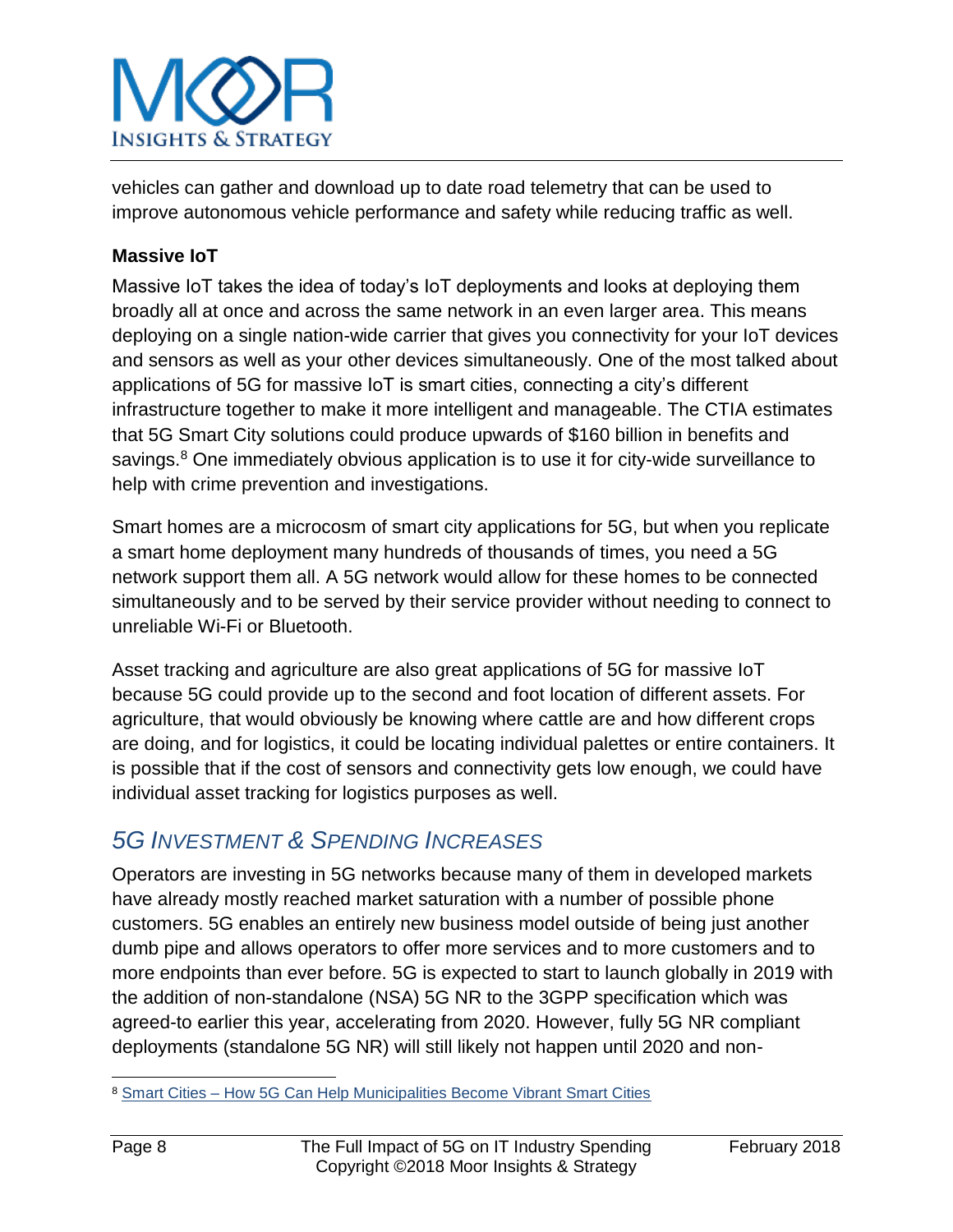

standalone give companies an opportunity to build in a half-step towards 5G.<sup>9</sup> Right now, North America, Australia, China, Korea and Japan are the most prepared to deliver on 5G within the 2019/2020 timeframe. Others are expected to lag these geographies and may impact total global growth numbers.

The 5G NR specification and the deployment of standalone 5G NR in roughly 2020 will mean that operators and those that provide services that run on the operators' networks will have to invest in new infrastructure. Things like network slicing, which provide some of the fundamental differentiators for 5G, will not be possible with the new 5G packet core.

Companies like Nokia expect that "5G will last longer and be deeper than their first thought" meaning that the technology will drive more than just small cell spending but also macro cell and cover low, mid and high bands as well as drive changes and investment requirements in other parts of the network.<sup>10</sup> Ericsson also projects that by 2022 there will be roughly 9 billion connections with 500 million of them on 5G and the average user will consume 12 GB of data and in total globally will generate 71 Exabytes of data.<sup>11</sup> This amount of data and growth will put orders of magnitude greater demand on existing infrastructure.

In mainland China alone, the Chinese Ministry of Industry and Information Technology (MIIT) believes that 5G expenditures of the three domestic operators will hit a peak of \$47 billion in 2023. They also believe that there will be 588.3 million 5G subscribers in China alone by 2022, up from 31.9 million in 2019.<sup>12</sup> The GSMA also estimates that by 2025, total 5G connections will already be 1.1 billion.<sup>13</sup>

Based on our projections, we believe that new IT hardware infrastructure spending attributable to 5G will grow to be approximately \$326 billion by 2025, including datacenter, edge compute, network transformation activities, not including handsets. Cumulatively, this represents \$1,197B of investment from 2017.

<sup>9</sup> [5G-NR workplan for eMBB](http://www.3gpp.org/news-events/3gpp-news/1836-5g_nr_workplan)

<sup>10</sup> [Nokia Q2 2017 Earnings Call](https://seekingalpha.com/article/4091480-nokia-oyj-nok-q2-2017-results-earnings-call-transcript?part=single)

<sup>11</sup> [Ericsson Mobility Report 2017](https://www.ericsson.com/assets/local/mobility-report/documents/2017/ericsson-mobility-report-june-2017.pdf)

<sup>12</sup> [China Plans 28 Trillion Yuan Expenditure](http://www.scmp.com/tech/china-tech/article/2098948/china-plans-28-trillion-yuan-capital-expenditure-create-worlds)

<sup>&</sup>lt;sup>13</sup> The 5G era: [Age of boundless connectivity and intelligent automation](https://www.gsmaintelligence.com/research/?file=0efdd9e7b6eb1c4ad9aa5d4c0c971e62&download)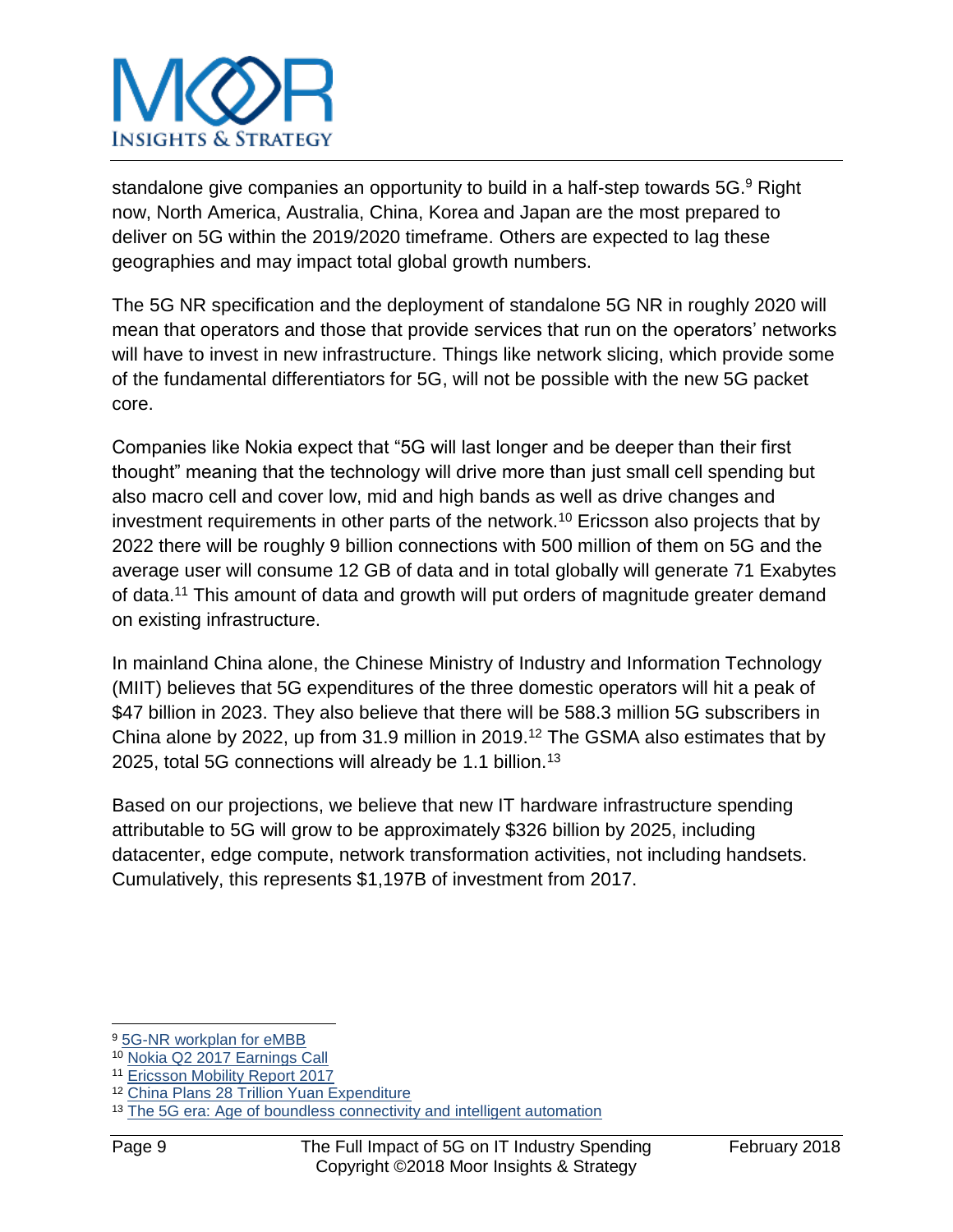

## FIGURE 1: \$326B INVESTMENT ATTRIBUTABLE TO 5G



## **5G Data Center**

Cloud and enterprise data centers will have to evolve to meet the higher demands of 5G devices and networks. The increase in 5G-enabled end points and gateway data will drive this. There will be a need for faster servers with AI capabilities to address expanded cloud utilization in 5G and new content services as well as network slicing. Memory and the highest-speed storage will enable massive pools or "memory" enabling giant analytics and AI processing. New, faster storage to keep up with low latency and higher bandwidth expectations to serve content and services will be necessary as well. New networking will be needed in the data center to meet the demands for new network functions, flexibility and speed. The 5G-impacted datacenter must be intelligent, software-defined and secure. Because of the introduction of new mission-critical services and 20 billion new end points, security will be even more important and necessary with 5G.

*Source: Moor Insights & Strategy*

## **5G Edge Computing**

The datacenter will see growth, but the edge will see an even higher per cent gain due to 5G. Compute will have to move closer to the edge to keep up with 5G requirements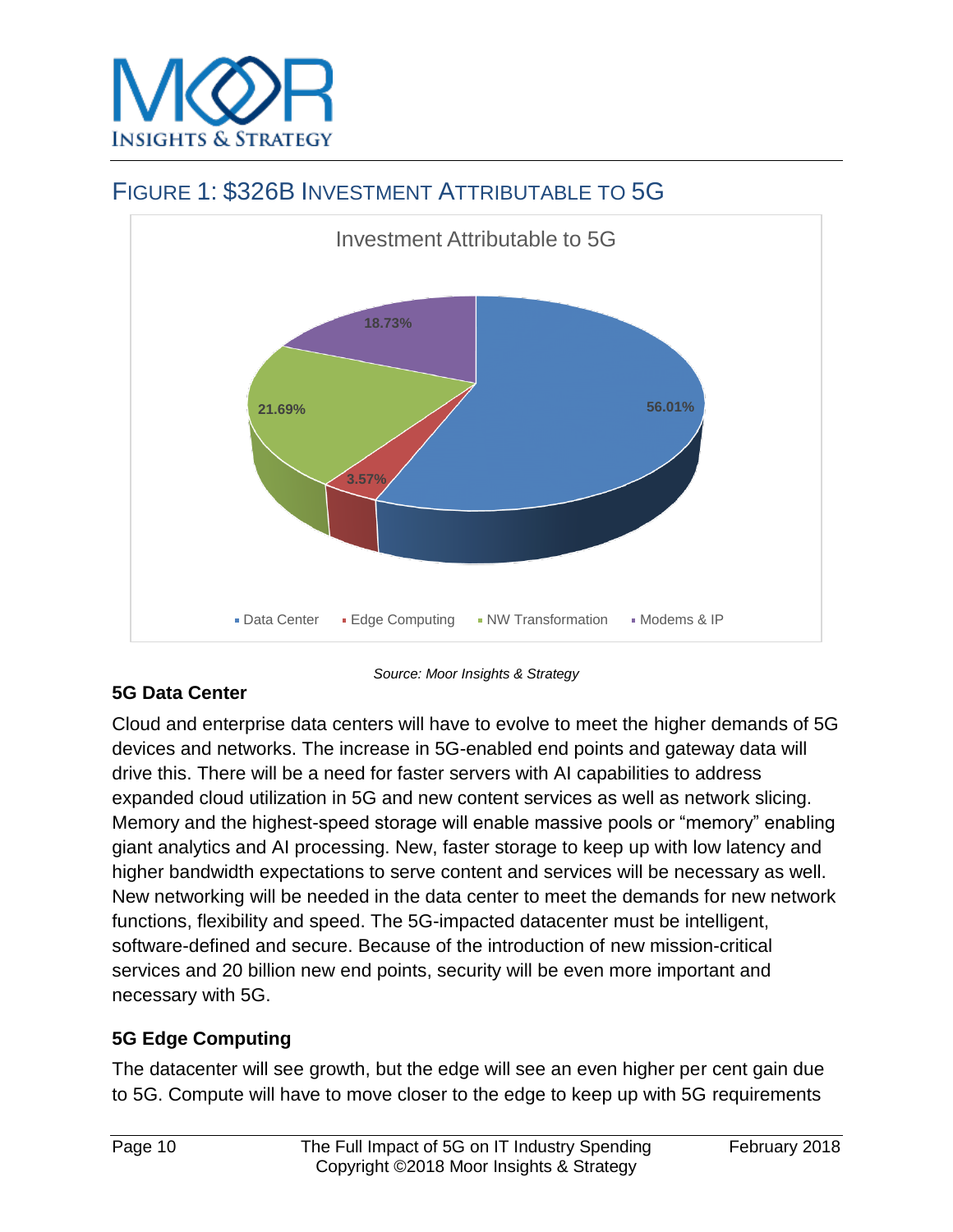## **INSIGHTS & STRATEGY**

and the 20 billion new end points that are expected by 2025. New high-performance low-power servers will be needed at the edge to meet the latency demands of 5G. Edge AI will also be required to help deliver real-time processing with minimal latency. Limited low-power storage will be needed closer to the edge to meet latency compute needs, but it will still be necessary for minor caching. There will be a need for lower latency edge networking so that the storage or servers already at the edge connect unimpeded to the data center. New edge and "campus" networks will be the first place the new 20 billion end points will hit. Edge security will be crucial because it will be one of the first points of attack for the new, even more important, 5G networks that will have missioncritical services running on them.

## **5G Carrier Network Transformation**

There is a major change underway in the make-up of what carrier core networks look like, and that will be driven by 5G and its capabilities. To meet the requirements of the 5G NR specification, the new 5G Core Network will have to be low latency to enable new devices and services. The new 5G Core Network will also have to be able to do network slicing which when paired with low latency, allows for different service layers with QoS. These new 5G Core Networks will have to have support for NFV (Network Functions Virtualization), VNF, and SDN (Software Defined Networking) to support the flexible needs of new 5G networks. The new 5G Core Networks will also need to be able to be both intelligent and software-defined to meet all the dynamic needs of all the new services and service layers. Many of these dynamic needs are tied to network slicing and all the new services that they will enable, without a network transformation network slicing is unlikely to happen on today's networks.

The 5G carrier network transformation will also require improvements across the board including storage, networking, the RAN, backhaul, and security. These upgrades will be necessary to keep up with the increased specifications of 5G NR and the demands put on the carrier network by the edge and data centers. There cannot be any weak links in the chain from the data center to the end point. Otherwise the latency and performance improvements are negated. A recent demonstration by Ericsson in partnership with SK Telecom and Deutsche Telekom utilized the company's 5G Ready Core technologies including NFV, SDI (Software Defined Infrastructure) distributed cloud and network slicing. This demonstration was the world's first transcontinental 5G trial and showed the importance of having equally capable core networks across the world.<sup>14</sup>

l <sup>14</sup> [Ericsson, SK Telecom and Deutsche Telekom in world's first transcontinental 5G trial](https://www.ericsson.com/en/press-releases/2016/6/ericsson-sk-telecom-and-deutsche-telekom-in-worlds-first-transcontinental-5g-trial)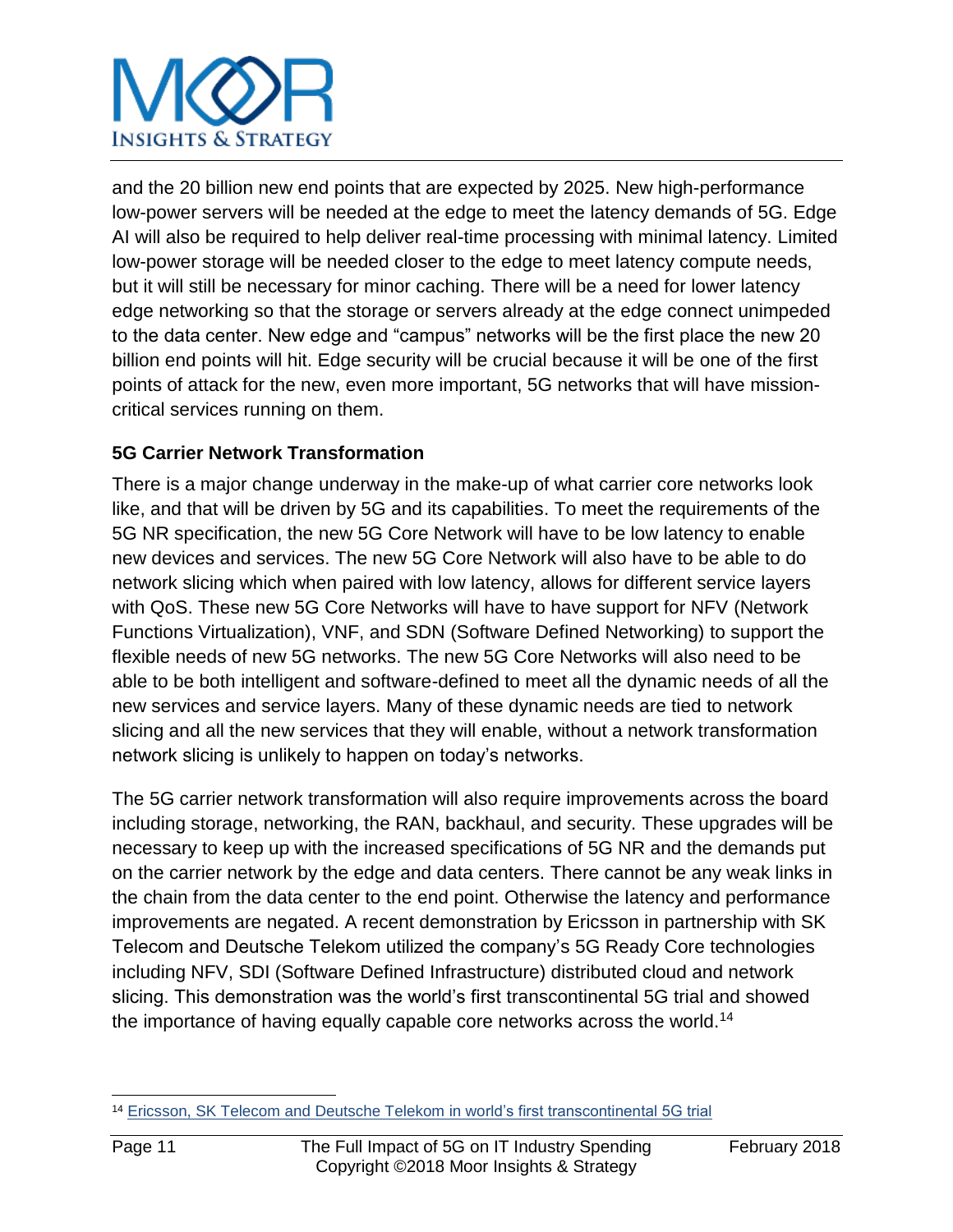

#### **New End Points**

Some of the 5G end points we will see will be like what we see today, while others are devices that weren't connected before. Smartphones are naturally one of the first things you can think of when it comes to a mobile 5G device. The first 5G phones will likely be larger phablets (phone + tablets) to accommodate for the multiple antenna arrays needed to beam form around your hand and body. PCs, specifically notebooks and convertible tablets will also be new end points for 5G because they are not very common on 4G LTE right now and 5G will offer a fiber-like connection to them. Autonomous vehicles have a significant need for compute and connectivity with the 5G network and V2X communications which should be integrated into 5G. <sup>15</sup> These vehicles will need to constantly update their telemetry by both downloading new maps and uploading updated maps to improve the overall autonomous experience.

Medical equipment and telemedicine promise to be among the many end points that will drive 5G demand. These devices will harness the power of 5G modems and connect to the 5G networks to deliver the experience that people are expecting. Telemedicine will allow for improved patient support through both new devices and services that have yet even to be invented. 5G will enable entrepreneurs to think of new content and applications that weren't possible with 4G LTE modems and networks. These new services and applications are what will prolong the network investment beyond the expected 2025 horizon. These new services may arise as a secondary economic impact that may drive additional spending in the data center, edge computing and carrier network transformation beyond our expectations. These primarily will include new IoT services that arise from the introduction of ubiquitous 5G networks and new content medium delivery through immersive content (AR & VR) and higher quality video.

## CALL TO ACTION

5G is going to fundamentally change the way that we and our devices interact with cellular networks. Many of those changes are going to be driven by the new interface and new radio. The new radio and new air interfaces are being driven by the new core network with enhanced capabilities. These new technologies will require new hardware and investment from everyone in the value chain. The bulk of incremental 5G investment up to 2025 will come from new infrastructure spending to make networks capable of delivering 5G use cases.

l <sup>15</sup> [5G V2X](http://www.3gpp.org/ftp/Information/presentations/Presentations_2017/A4Conf010_Dino%20Flore_5GAA_v1.pdf)